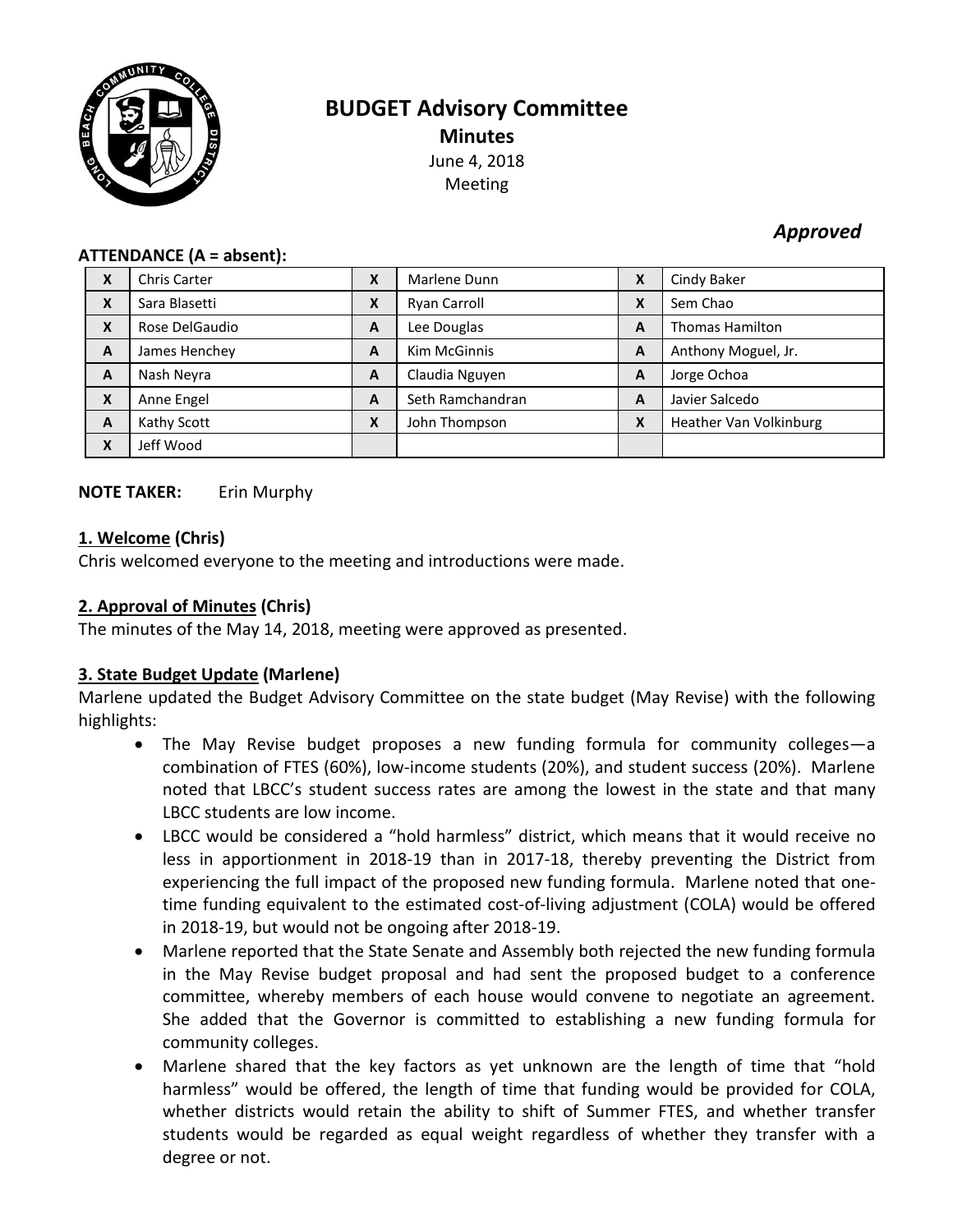### **BAC Minutes June 4, 2018 Page 2**

- She stated that the budget would be submitted to the Governor by June 15, 2018, and that funding for community colleges is part of the overall state budget. However, she expected to see the budget language in the next week before the Governor signed it, noting that the Governor has line-item veto power. Subsequent to the Governor's approval of the budget, the legislature may introduce trailer bills to implement certain policies, and they would have until the end of the legislative session to approve trailer legislation (before summer's end).
	- $\circ$  Anne asked if the Governor's line-item veto could be overridden. Marlene responded that there is a process to do so, but it is not typical, especially when the Governor and legislative bodies are of the same majority party as they currently are.
	- o Anne clarified whether the funding for COLA in 2018-19 would be one time or ongoing. Marlene stated that the May Revise specifies that funds equivalent to COLA are one-time, which will not meet the needs of covering ongoing increases, particularly those due to STRS and PERS increases.
	- $\circ$  Ryan asked if the proposed allocation percentages of 60/20/20 were confirmed. Marlene responded that legislative conference committee has the authority to make revisions to the proposed allocation percentages, but that her understanding is that the percentages are not one of the core areas being negotiated.

### **4. Apportionment Calculation (John)**

### *(Refer to "Apportionment Calculation" handout)*

John reviewed the apportionment calculation with the following highlights:

- He noted that calculations will be more complicated than in prior years since the proposed funding formula is based on factors beyond FTES.
- He also noted that apportionment for 2018-19 is based on LBCC being considered a "holdharmless" district.
- John explained that the deficit factor is based on 2017-18 P-1 apportionment and that the factor is adjusted throughout the year by the state based on revenues received from property and other sources. He added that the total computational revenue (TCR) is based on the current formula for our district, and a deficit factor is included in the budget in case revenues don't meet expectations.
- John reported that the tentative budget for 2018-19 is based on the base funding for 2017- 18, and then takes into account the one-time 2.71% resource allocation for a total computational revenue, less .5% deficit factor, to bring the total to \$121,710,664 for 2018-19.

#### **5. Tentative Budget 2018-19 (John)**

*(Refer to "Tentative Budget 2018-19 PowerPoint" and "Tentative Budget Fiscal Year 2018-19" handouts)* John presented the Tentative Budget 2018-19, with the following highlights.

- All community colleges must approve a budget by June 30 to begin the fiscal year on July 1, despite some unknowns.
- The presentation of the tentative budget to the LBCCD Board of Trustees is scheduled for the June 26, 2018, meeting, with a focus on unrestricted general funds.
- He noted that details regarding allocation of California College Promise funds to specific colleges are unknown at this time, but that \$46 million had been budgeted for all community colleges.
- LBCC did not receive an innovation grant for 2018-19.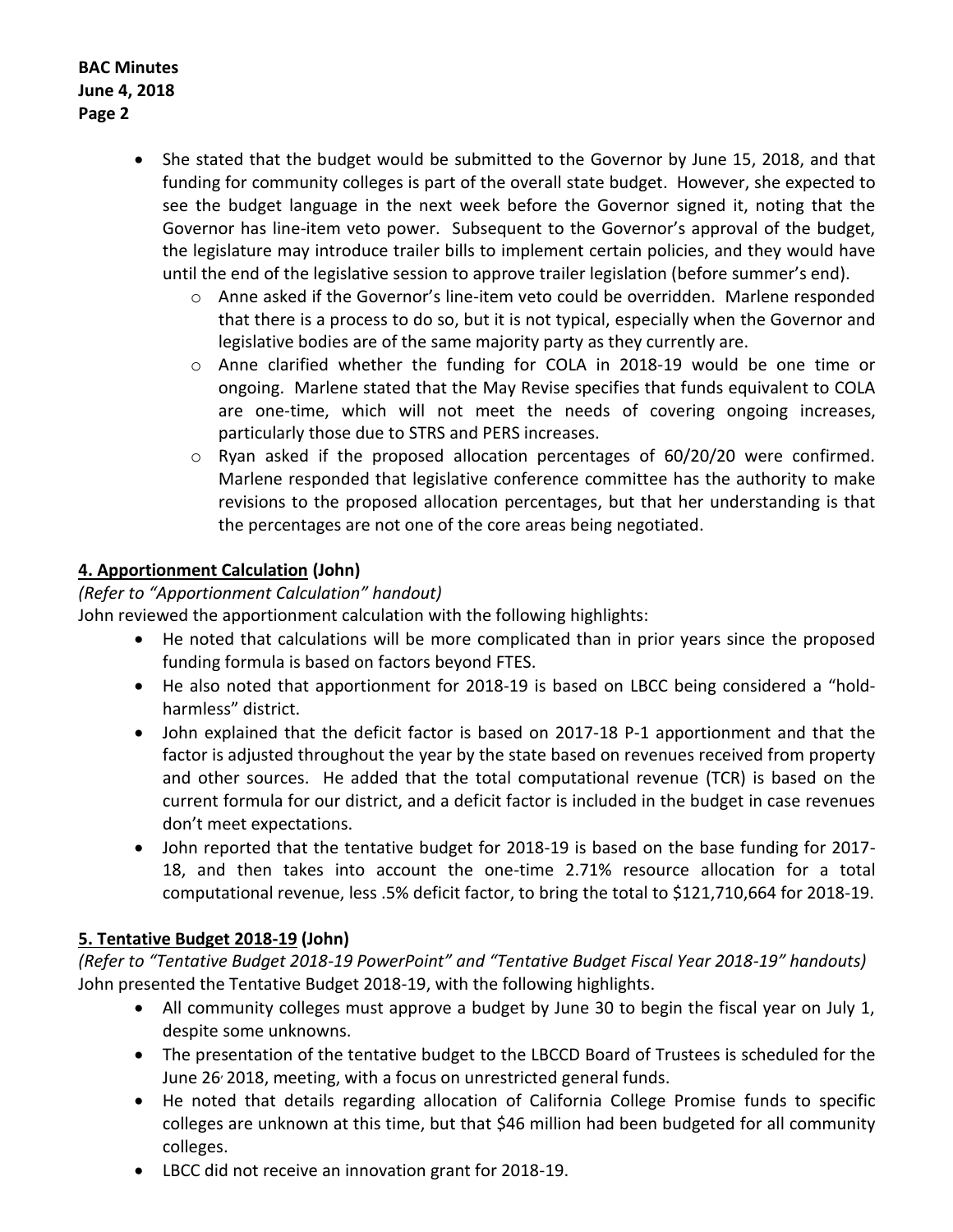- The tentative budget includes state funding for approved construction projects (Buildings M and N and Building MM), which is in addition to local bond funding provided by Measure E and Measure LB.
- John observed that the state budget proposes consolidating the Student Support Services Program, Student Equity, and Student Success and Basic Skills. In response to a question from Rose, Marlene stated that the Senate and Assembly had both agreed to the consolidation. Rose asked if LBCC would continue to receive the same amount of resources, and John stated that the tentative budget did not include an increase of funding, but that the consolidation would allow more local decision-making in how to divide the funds among the three initiatives.
- John reported that the Governor and Chancellor are in support of establishing the online community college to target students who aren't currently taking advantage of existing online education from the established 114 community colleges.
- John reviewed alignment of the tentative budget with Board goals, Strategic Plan goals, and Institutional Priorities.
- He stated that the FTES target for 2018-19 is 20,133 and later reminded the committee that the district would need to maintain more than 20,000 FTES to receive apportionment as a "large district."
	- o Anne asked about the estimated PERS and STRS contribution rates, and John clarified that the presentation highlights the changes in percentage from last year to this year, not the total amount that the employer is responsible for funding.
- Regarding health and welfare premiums, John noted that rates vary year-over-year and that the increase of 2.2% for 2018-19 was less severe than a prior year in which the increase was as much as 16%.
- As John was presenting a chart showing FTES rates over the past several years, Anne asked about the "disallowed" FTES. John clarified that it referred to an audit finding regarding TBA classes in 2012-13 that has since been resolved.
- John pointed out that the tentative budget did not reflect additional changes that may occur as a result of the Supplemental Employee Retirement Program (SERP) because employees have until June 12, 2018, to submit an application for retirement.
	- o Chris asked Marlene to comment on how much of a district's budget should be allocated towards salaries and benefits. Marlene responded that 80-85% is recommended, adding that the current percentage of 90% at LBCC makes it challenging to reduce the deficit without addressing staffing levels.
- John reviewed the projected deficit, noting that it is estimated at \$14.9 million in 2019-20 as a result of increasing expenses and no growth in revenue projected.

# **6. Fund Balance Projection (John)**

*(Refer to "LBCC Multi-year Budget Plan" handout)* John presented the Fund Balance Projection.

> Chris asked about the plan to address the projected deficit when 90% of the budget is allocated to salaries and benefits. Marlene spoke to the need to develop a deficit reduction plan that doesn't affect the district's core services to students in support of their completion, but instead first focuses on travel and other non-salary areas, plus the voluntary reduction of staff resulting from the SERP, combined with efficiencies achieved with business process